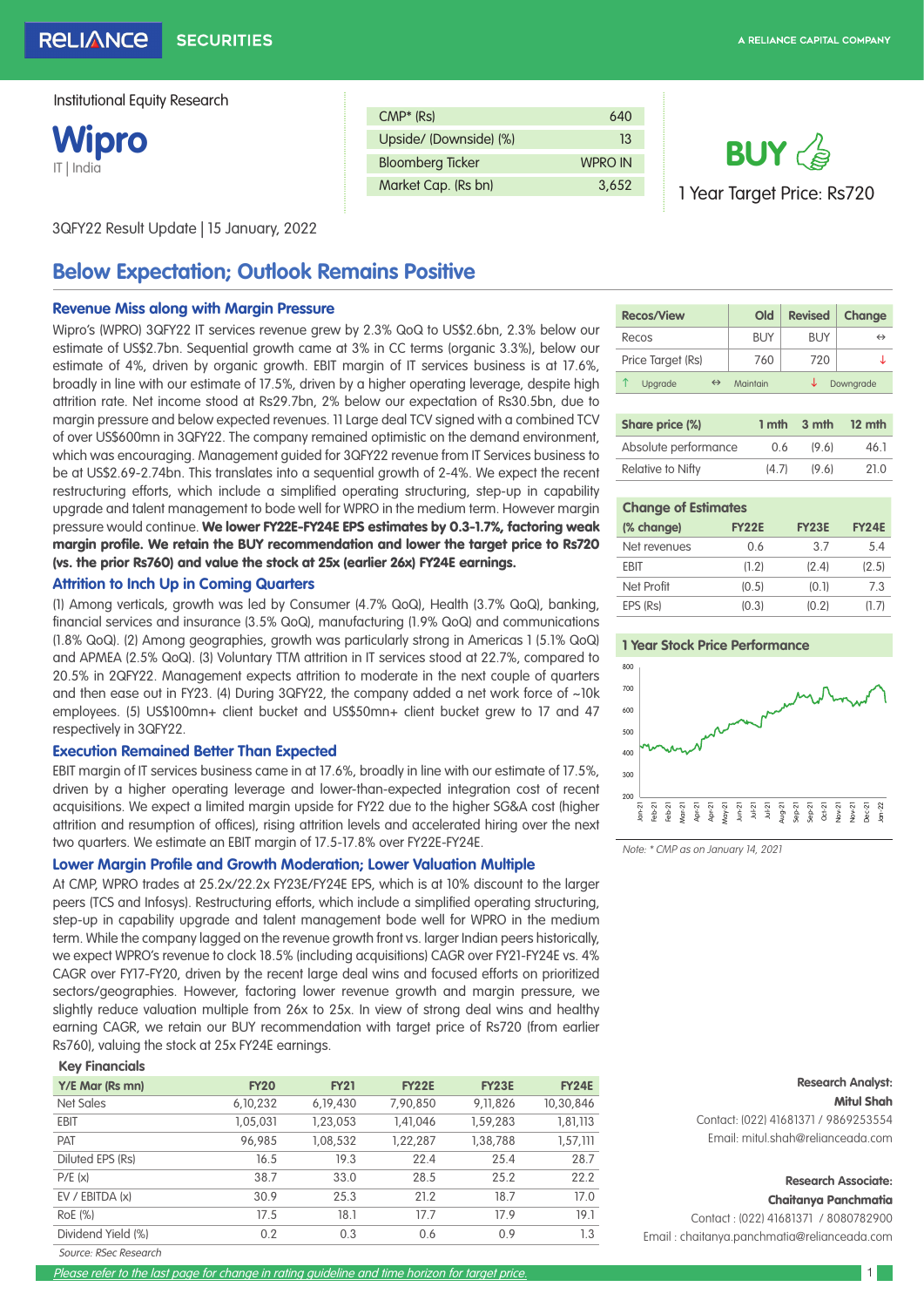**Wipro** IT | India

| $CMP*$ (Rs)             | 640            |
|-------------------------|----------------|
| Upside/ (Downside) (%)  |                |
| <b>Bloomberg Ticker</b> | <b>WPRO IN</b> |



#### **Quarterly Performance**

| <b>YE March (Rs mn)</b>        | <b>3QFY22</b> | <b>3QFY21</b> | <b>YoY</b> (%) | <b>2QFY22</b> | <b>QoQ</b> (%) | <b>RSec - Est</b> | <b>Deviation from</b> |
|--------------------------------|---------------|---------------|----------------|---------------|----------------|-------------------|-----------------------|
|                                |               |               |                |               |                |                   | our est. (%)          |
| Wipro IT Services-Revenue \$mn | 2,640         | 2,071         | 27.5           | 2,580         | 2.3            | 2,701             | (2.3)                 |
| Wipro IT Services- Revenue     | 2,00,936      | 1,53,331      | 31.0           | 1,93,799      | 3.7            | 2,02,595          | (0.8)                 |
| <b>Wipro IT Services- EBIT</b> | 35,289        | 33,204        | 6.3            | 34,587        | 2.0            | 35,454            | (0.5)                 |
| Net income                     | 29,756        | 30,263        | (1.7)          | 29,325        | 1.5            | 30,588            | (2.7)                 |
| Diluted EPS (Rs)               | 2.02          | 1.85          | 9.5            | 1.97          | 2.5            | 2.02              | 0.0                   |
|                                |               |               | Change         |               | Change         |                   | Change                |
| <b>Margin Analysis (%)</b>     |               |               | in bps         |               | in bps         |                   | in bps                |
| <b>EBIT IT Services</b>        | 17.6          | 21.7          | (409)          | 17.8          | (28)           | 17.5              | 10                    |
| Net Income                     | 14.6          | 19.3          | (466)          | 14.9          | (26)           | 14.8              | (25)                  |

Source: Company, RSec Research

## **Conference Call – Key Takeaways**

- $\blacktriangleright$  The company closed two acquisitions during the quarter i.e Edgile and LeanSwift, both of which will add to company's capabilities significantly. During the quarter, the demand and execution momentum the company generated was majorly volume-led. The company experienced a secular growth across all markets, all sectors and global business lines. Operating cash flow to Net income for 3QFY22 was at 101.3%
- **F** Demand environment continues to be very strong. The current deal pipeline is among the highest in recent quarters. WPRO has a good mix of large and medium-sized deals. There are in fact many mid-size deals and slightly smaller-size transformation deals in the market right now. The Order book in terms of the annual contract value has jumped 27% YoY in 3QFY22, while in terms of TCV, the order book is up 37% YoY (excluding acquisitions).
- $\triangleright$  There was significant traction across all end markets. Americas and Europe, the top two markets, grew at 28% and 38% YoY respectively.
- f Voluntary TTM attrition in IT services stood at 22.7%, compared to 20.5% in 2QFY22. Management expects attrition to moderate in the next couple of quarters and then ease out. During 3QFY22, WPRO added a net work force of ~10k employees.
- $\blacktriangleright$  The management has guided for a revenue from IT Services business to be in the range of \$2,692mn to \$2,745mn. This translates to a sequential growth of 2.0% to 4.0%. The management maintains its margin guidance to be in the range of 17-17.5%.

### **Key Risks**

- $\blacktriangleright$  Substantial cut in technology spend by large US banks
- $\blacktriangleright$  Lower-than-expected large deal wins
- $\blacktriangleright$  Lower-than-desired payout from restructuring efforts
- $\triangleright$  Stricter immigration laws may delay project ramp-up and completion
- $\blacktriangleright$  Higher attrition at top and middle management level
- Unfavourable currency movement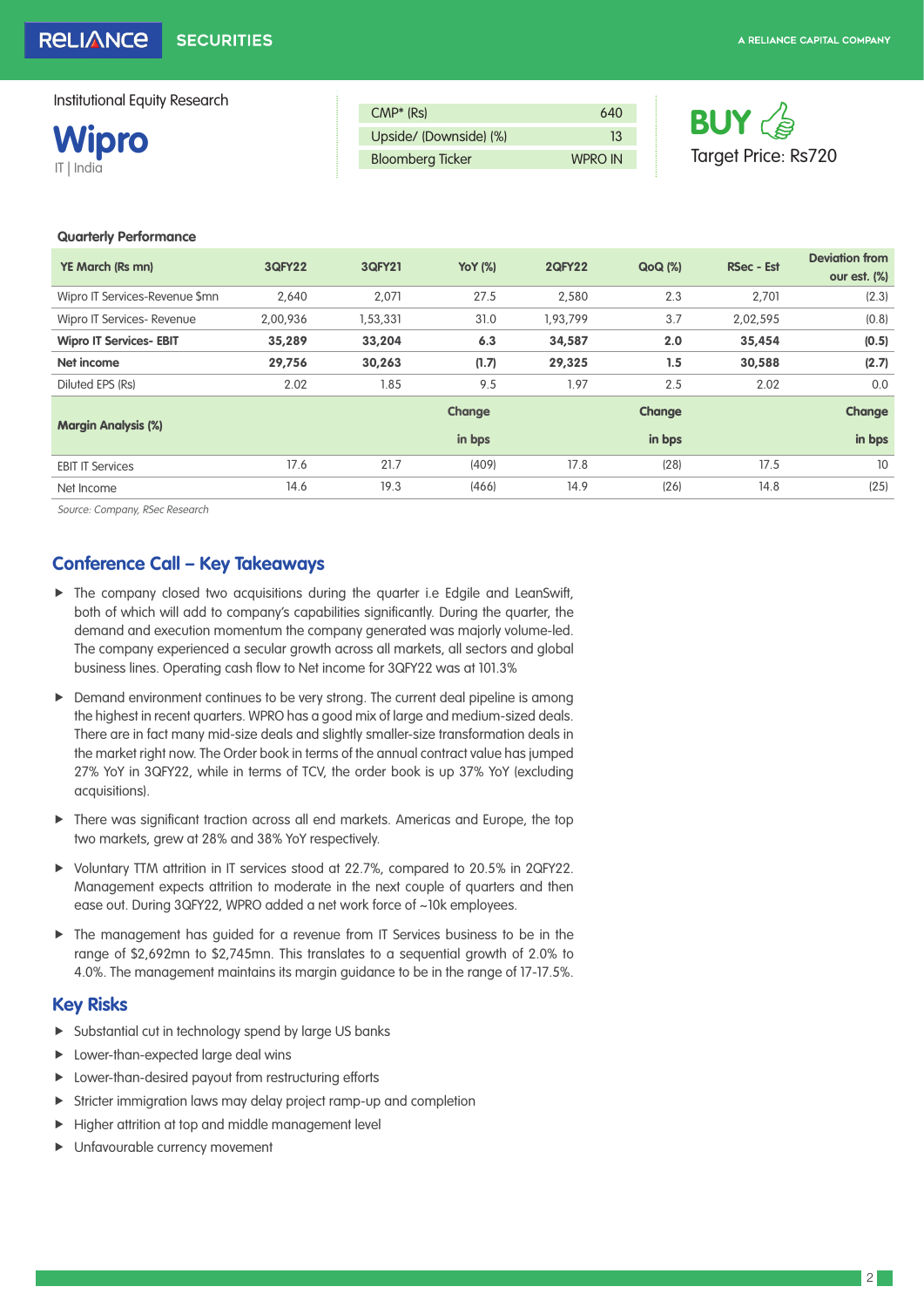**Wipro** IT | India

| $CMP*$ (Rs)             | 640            |
|-------------------------|----------------|
| Upside/ (Downside) (%)  | 13             |
| <b>Bloomberg Ticker</b> | <b>WPRO IN</b> |



# **Estimate Change & Revision in Target Price**

We raised our revenue estimates by 3.9%/5.6% for FY23E/FY24E and broadly maintain it for FY22E driven by consistent deal wins. However, factoring wage inflation and cost pressure, we lower FY22E-FY24E EBIT margin by 40-140bps on account of lower cost efficiencies. We reduce our FY22E-FY24E EPS estimates by 0.3-1.7% factoring margin pressure. Restructuring efforts, which include a simplified operating structuring, step-up in capability upgrade and talent management bode well for WPRO in the medium term. While the company lagged on the revenue growth front vs. larger Indian peers historically, we expect WPRO's revenue to clock 18.5% (including acquisitions) CAGR over FY21-FY24E vs. 4% CAGR over FY17-FY20, driven by the recent large deal wins and focused efforts on prioritized sectors/geographies. Thus, we retain the BUY recommendation with our 12-M target price of Rs720 (earlier Rs760), valuing the stock at 25x (earlier 26x) FY24E earnings.

#### Revised vs. Old Estimates

| Y/E Mar               |          | <b>FY22E</b>   |            |          | <b>FY23E</b>   |             |          | <b>FY24E</b>   |             |
|-----------------------|----------|----------------|------------|----------|----------------|-------------|----------|----------------|-------------|
| (Rs mn)               | Old      | <b>Revised</b> | Change (%) | Old      | <b>Revised</b> | Change (%)  | Old      | <b>Revised</b> | Change (%)  |
| Revenue (US\$mn)      | 10,326   | 10.327         | 0.0        | 11,528   | 11,980         | 3.9         | 12.675   | 13,384         | 5.6         |
| Revenue               | 7,86,327 | 7,90,850       | 0.6        | 8,79,018 | 9,11,826       | 3.7         | 9,77,976 | 10,30,846      | 5.4         |
| <b>EBIT</b>           | 1,42,828 | 1,41,046       | (1.2)      | 1,63,208 | 1,59,283       | (2.4)       | 1,85,692 | 1,81,113       | (2.5)       |
| EBIT Margin (%)       | 18.2     | 17.8           | $(40)$ bps | 18.6     | 17.5           | $(110)$ bps | 19.0     | 17.6           | $(140)$ bps |
| Reported Net Profit   | 1,23,220 | 1,22,544       | (0.5)      | 1,39,237 | 1,39,114       | (0.1)       | 1,46,794 | 1,57,464       | 7.3         |
| Net Profit Margin (%) | 15.7     | 15.5           | $(20)$ bps | 15.8     | 15.3           | $(50)$ bps  | 16.4     | 15.3           | $(110)$ bps |
| EPS (Rs)              | 22.5     | 22.4           | (0.3)      | 25.5     | 25.4           | (0.2)       | 29.3     | 28.8           | (1.7)       |

Source: RSec Research

## **ESG Analysis**

While analyzing 20 key criteria (10 points each) under ESG Matrix, we have assigned an overall score of 80% to Wipro. Under **"Environmental Head",** we have assigned 82.9% score, as the company mulls at carbon efficiency to net zero and actively working on biodiversity projects. Under **"Social Head",** we have assigned 78.6% score, as the company scores high on customer satisfaction, data protection and privacy and gender equality. Under **"Governance Head",** we have assigned 78% score due to high score in political contribution and independent audit committee.

For detailed report on our ESG analysis of Wipro, please click here ([please refer to page](https://www.reliancesmartmoney.com/docs/default-source/research-reports/it/it-sector-initiation-310321.pdf)  [no.101 for detailed ESG analysis](https://www.reliancesmartmoney.com/docs/default-source/research-reports/it/it-sector-initiation-310321.pdf)).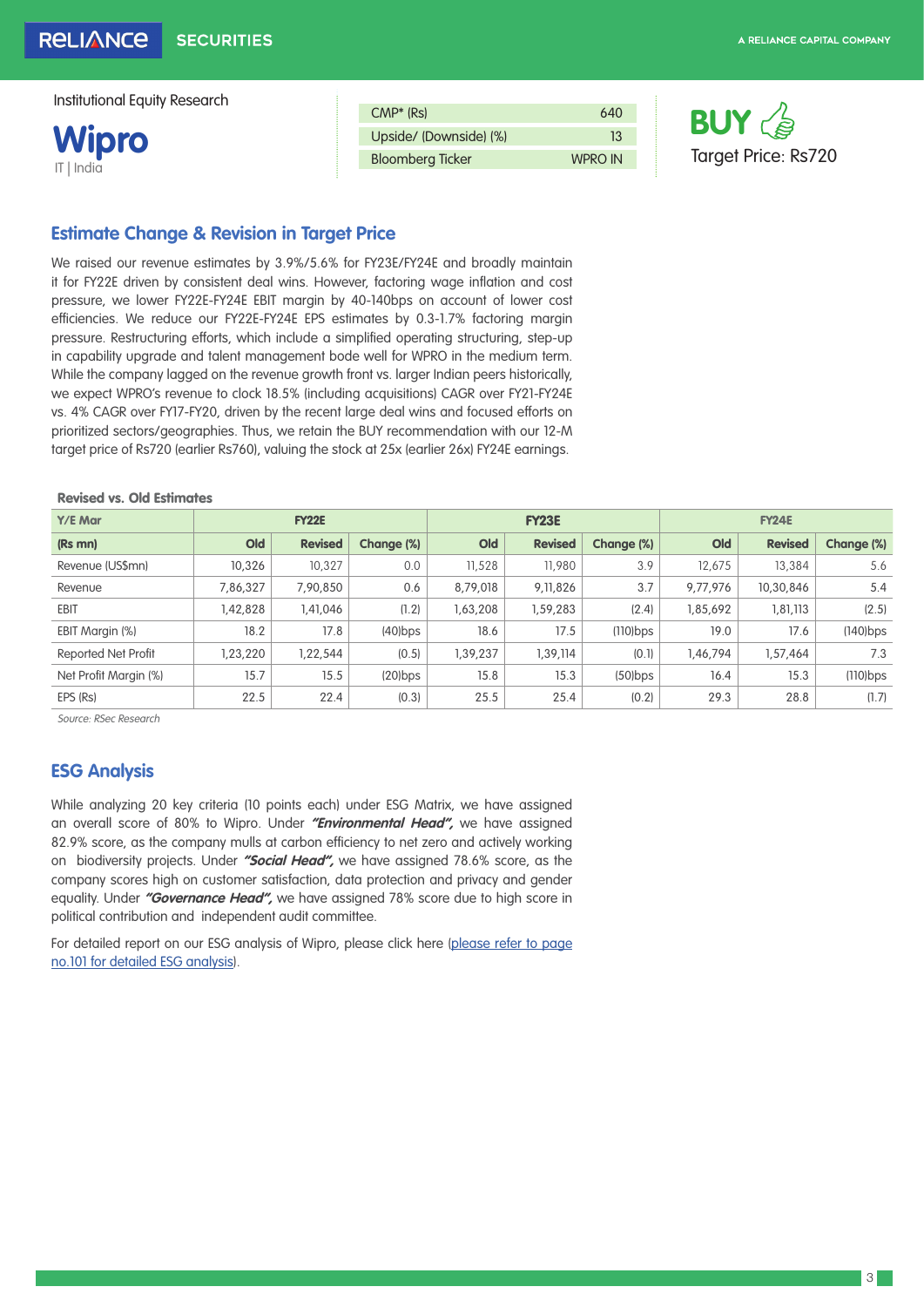

| $CMP*$ (Rs)             | 640            |
|-------------------------|----------------|
| Upside/ (Downside) (%)  | 13             |
| <b>Bloomberg Ticker</b> | <b>WPRO IN</b> |



# **Key Charts**



Source: Company, RSec Research Source: Company, RSec Research Source: Company, RSec Research



**Exhibit 3: TTM Voluntary Attrition Exhibit 4: Net Employee addition**

16.8 18.3 18.0 20.3 17.9 17.6 17.7 0.0 5.0 10.0 15.0 20.0 25.0 FY18 FY19 FY20 FY21 FY22E FY23E FY24E (%) **IT service EBIT Margin** 



Source: Company, RSec Research Source: Company, RSec Research Source: Company, RSec Research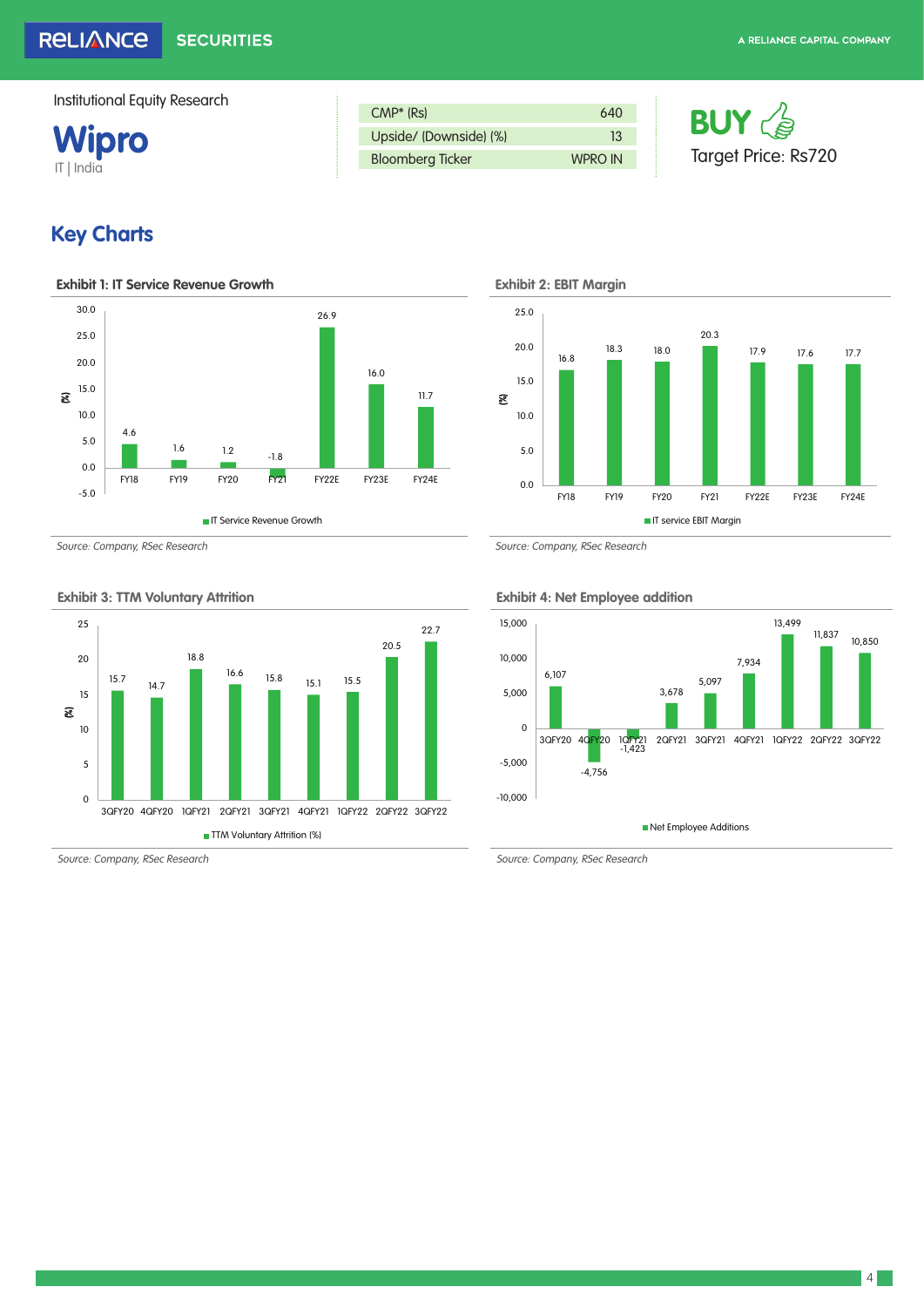# **Wipro** IT | India

| $CMP*$ (Rs)             | 640            |
|-------------------------|----------------|
| Upside/ (Downside) (%)  | 13             |
| <b>Bloomberg Ticker</b> | <b>WPRO IN</b> |



## **Profit & Loss Statement**

| Y/E Mar (Rs mn)     | <b>FY20</b> | <b>FY21</b> | <b>FY22E</b> | <b>FY23E</b> | <b>FY24E</b> |
|---------------------|-------------|-------------|--------------|--------------|--------------|
| Revenues (US\$ mn)  | 8,286       | 8,137       | 10,327       | 11,980       | 13,384       |
| Growth (%)          | 1.2         | (1.8)       | 26.9         | 16.0         | 11.7         |
| <b>Net Revenues</b> | 6,10,232    | 6, 19, 430  | 7,90,850     | 9, 11, 826   | 10,30,846    |
| Growth (%)          | 4.2         | 1.5         | 27.7         | 15.3         | 13.1         |
| <b>EBITDA</b>       | 1,25,890    | 1,50,694    | 1,72,535     | 1,98,491     | 2,24,408     |
| EBITDA (%)          | 20.6        | 24.3        | 21.8         | 21.8         | 21.8         |
| EBITDA Growth (%)   | 3.3         | 19.7        | 14.5         | 15.0         | 13.1         |
| D&A                 | 20,859      | 27,641      | 31,490       | 39,209       | 43,296       |
| <b>EBIT</b>         | 1,05,031    | 1,23,053    | 1,41,046     | 1,59,283     | 1,81,113     |
| EBIT (%)            | 17.2        | 19.9        | 17.8         | 17.5         | 17.6         |
| EBIT Growth (%)     | 2.5         | 17.2        | 14.6         | 12.9         | 13.7         |
| Other Income        | 16,753      | 15,824      | 12,208       | 16,399       | 18,203       |
| <b>PBT</b>          | 1,21,784    | 1,38,877    | 1,53,253     | 1,75,681     | 1,99,316     |
| Tax (incl deferred) | 24,799      | 30,345      | 30.966       | 36.893       | 42,205       |
| PAT                 | 96,985      | 1,08,532    | 1,22,287     | 1,38,788     | 1,57,111     |
| PAT Growth (%)      | 5.8         | 11.9        | 12.7         | 13.5         | 13.2         |
| EPS (Rs)            | 16.5        | 19.3        | 22.4         | 25.4         | 28.7         |
| EPS Growth (%)      | 8.8         | 16.8        | 15.9         | 13.5         | 13.2         |
|                     |             |             |              |              |              |

#### **Balance Sheet**

| Y/E Mar (Rs mn)                   | <b>FY20</b> | <b>FY21</b> | <b>FY22E</b> | <b>FY23E</b> | <b>FY24E</b> |
|-----------------------------------|-------------|-------------|--------------|--------------|--------------|
| <b>SOURCES OF FUNDS</b>           |             |             |              |              |              |
| Share Capital - Equity            | 11,427      | 10,958      | 10,958       | 10,958       | 10,958       |
| Reserves & other                  | 5,46,031    | 5,42,137    | 6,42,562     | 7,21,549     | 8, 14, 924   |
| <b>Total Shareholders' Funds</b>  | 5,57,458    | 5,53,095    | 6,53,520     | 7,32,507     | 8,25,882     |
| <b>Total Current Liabilities</b>  | 2,16,393    | 2,30,040    | 2,28,672     | 2,43,587     | 2,43,261     |
| <b>Total Debt</b>                 | 41,336      | 46,801      | 46,801       | 46,801       | 46,801       |
| Minority Interest                 | 1,875       | 1,498       | 1,584        | 1,584        | 1,584        |
| <b>TOTAL SOURCES OF FUNDS</b>     | 8,01,062    | 8,01,434    | 7,70,577     | 8,43,904     | 9,42,528     |
| <b>APPLICATION OF FUNDS</b>       |             |             |              |              |              |
| <b>Fixed Assets</b>               | 97868       | 101612      | 172177       | 162229       | 149421       |
| Other Long term assets            | 1,99,343    | 2,06,636    | 2,36,878     | 2,32,615     | 2,27,125     |
| <b>Total Non Current Assets</b>   | 2,97,211    | 3,08,248    | 4,09,056     | 3,94,844     | 3,76,546     |
| Accounts Receivable               | 1,04,474    | 94,298      | 1,43,003     | 1,64,878     | 1,86,400     |
| Inventory                         | 1,865       | 1,064       | 1,064        | 1,064        | 1,064        |
| Cash & Bank                       | 1,44,499    | 1,69,793    | 1,39,654     | 2,02,213     | 3,08,485     |
| <b>Other Current Assets</b>       | 2,69,013    | 2,58,031    | 2,57,768     | 2,57,725     | 2,57,669     |
| <b>Total Current Assets</b>       | 5, 19, 851  | 5,23,186    | 3,61,752     | 4,26,186     | 5, 18, 146   |
| <b>TOTAL APPLICATION OF FUNDS</b> | 8,01,062    | 8,01,434    | 7,70,577     | 8,43,904     | 9,42,528     |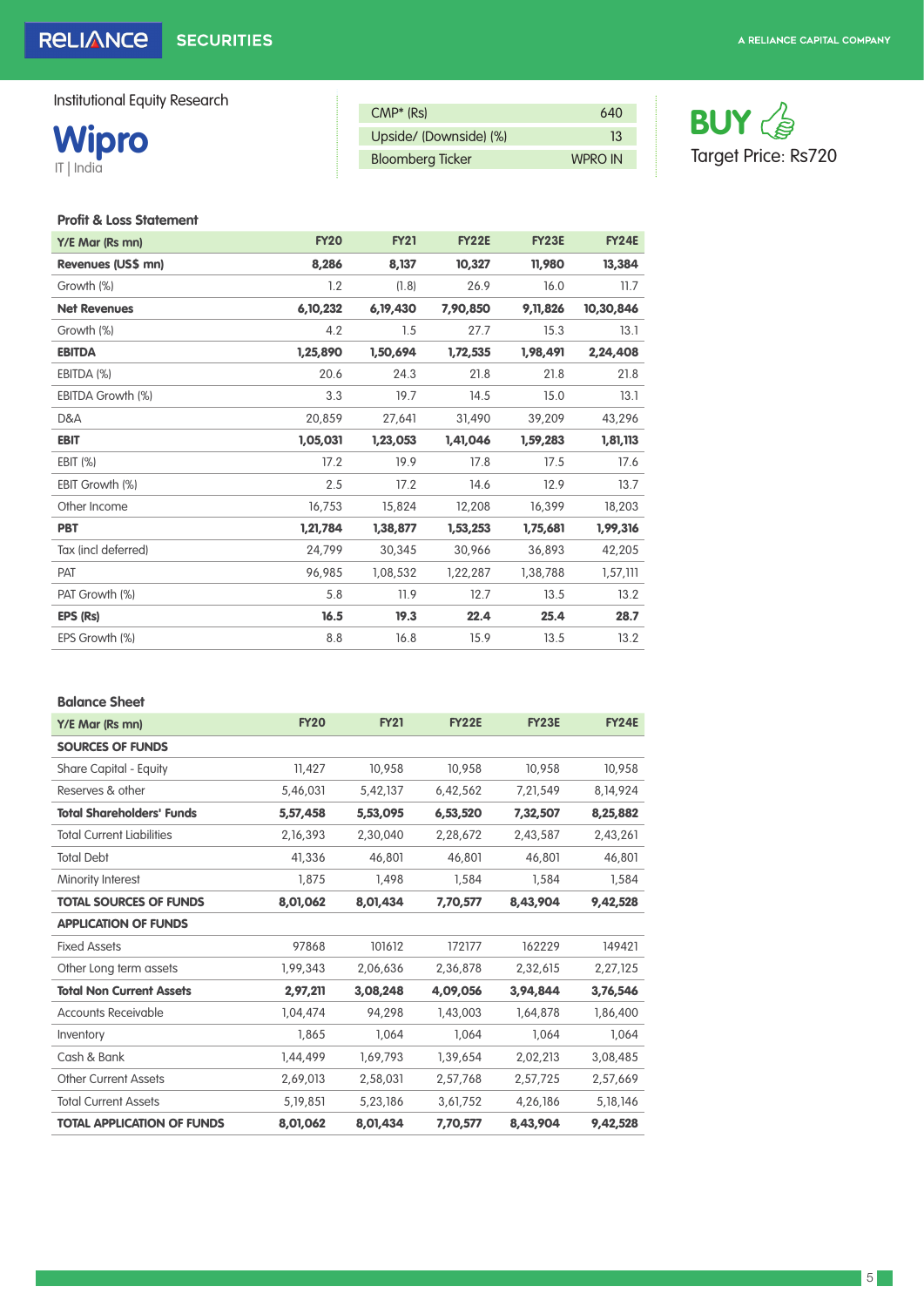**Wipro** IT | India

| $CMP*$ (Rs)             | 640            |
|-------------------------|----------------|
| Upside/ (Downside) (%)  | 13             |
| <b>Bloomberg Ticker</b> | <b>WPRO IN</b> |



#### **Cash Flow Statement**

| Y/E Mar (Rs mn)                                      |     | <b>FY20</b>  | <b>FY21</b>  | <b>FY22E</b> | <b>FY23E</b> | <b>FY24E</b> |
|------------------------------------------------------|-----|--------------|--------------|--------------|--------------|--------------|
| PBT                                                  |     | 97,713       | 1,08,662     | 1,22,544     | 1,39,114     | 1,57,464     |
| Non-operating & EO items                             |     | 12,308       | 13,225       | 18,502       | 20,168       | 23,649       |
| Depreciation                                         |     | 20,862       | 27,656       | 31,490       | 39,209       | 43,296       |
| <b>Working Capital Change</b>                        |     | (23, 856)    | 22,922       | (30,073)     | (6,960)      | (6, 848)     |
| Income Tax paid                                      |     | (6, 384)     | (24, 915)    | (30,966)     | (36, 893)    | (42, 205)    |
| <b>Cash Flow from Operations</b>                     | (a) | 1,00,643     | 1,47,550     | 1,11,496     | 1,54,638     | 1,75,356     |
| Capex                                                |     | (23, 497)    | (19, 577)    | (24, 997)    | (24, 997)    | (24, 997)    |
| Acquisation                                          |     | (10,003)     | (9,873)      | (1,07,300)   |              |              |
| Other                                                |     | 67,512       | 37,189       | 17,380       |              |              |
| <b>Cash Flow from Investing</b>                      | (b) | 34,012       | 7,739        | (1, 14, 917) | (24, 997)    | (24, 997)    |
| Debt Issuance/(Repaid)                               |     | (26, 038)    | (97, 64]     |              |              |              |
| Share capital Issuance/(buyback)/<br>Dividend/others |     | (1, 24, 960) | (31, 193)    | (27, 034)    | (39, 566)    | (50, 500)    |
| <b>Cash Flow from Financing</b>                      | (c) | (1,50,998)   | (1, 28, 834) | (27, 034)    | (39, 566)    | (50, 500)    |
| NET CASH FLOW (a+b+c)                                |     | (16, 343)    | 26,455       | (30, 455)    | 90,075       | 99,859       |
| Free Cash Flow                                       |     | 77,146       | 1,27,973     | 86,499       | 1,29,641     | 1,50,359     |
|                                                      |     |              |              |              |              |              |

#### **Key Ratio**

| Y/E Mar                    | <b>FY20</b> | <b>FY21</b> | <b>FY22E</b> | <b>FY23E</b> | <b>FY24E</b> |
|----------------------------|-------------|-------------|--------------|--------------|--------------|
| Profitability (%)          |             |             |              |              |              |
| <b>EBITDA Margin</b>       | 20.6        | 24.3        | 21.8         | 21.8         | 21.8         |
| <b>EBIT Margin</b>         | 17.2        | 19.9        | 17.8         | 17.5         | 17.6         |
| <b>APAT Margin</b>         | 15.9        | 17.5        | 15.5         | 15.2         | 15.2         |
| RoE                        | 17.5        | 18.1        | 17.7         | 17.9         | 19.1         |
| RoCE                       | 17.3        | 19.5        | 18.5         | 18.8         | 18.9         |
| <b>ROA</b>                 | 12.1        | 13.9        | 15.2         | 15.6         | 16.7         |
| <b>Efficiency</b>          |             |             |              |              |              |
| Tax Rate (%)               | 20.4        | 21.9        | 20.2         | 21.0         | 21.2         |
| Debtors (days)             | 62          | 66          | 66           | 66           | 66           |
| Paybles (days)             | 47          | 45          | 45           | 45           | 45           |
| <b>FCF/NI (%)</b>          | 80          | 118         | 71           | 93           | 96           |
| Net Debt/EBITDA (x)        | (0.8)       | (0.8)       | (0.5)        | (0.8)        | (1.2)        |
| Net Debt/Equity (x)        | (0.2)       | (0.2)       | (0.1)        | (0.2)        | (0.3)        |
| <b>Per Share Data (Rs)</b> |             |             |              |              |              |
| <b>EPS</b>                 | 16.5        | 19.3        | 22.4         | 25.4         | 28.7         |
| <b>DPS</b>                 | 1.0         | 2.0         | 4.0          | 6.0          | 8.0          |
| <b>BVPS</b>                | 95.4        | 97.6        | 119.2        | 133.6        | 150.7        |
| FCF                        | 13.2        | 22.6        | 15.8         | 23.6         | 27.4         |
| <b>Valuations (x)</b>      |             |             |              |              |              |
| P/E                        | 38.7        | 33.0        | 28.5         | 25.2         | 22.2         |
| P/BV                       | 6.7         | 6.6         | 5.4          | 4.8          | 4.2          |
| EV/EBITDA                  | 30.9        | 25.3        | 21.2         | 18.7         | 17.0         |
| <b>FCF/EV (%)</b>          | 2.0         | 3.4         | 2.4          | 3.5          | 3.9          |
| FCF/mkt cap (%)            | 2.1         | 3.5         | 2.5          | 3.7          | 4.3          |
| Dividend Yield (%)         | 0.2         | 0.3         | 0.6          | 0.9          | 1.3          |